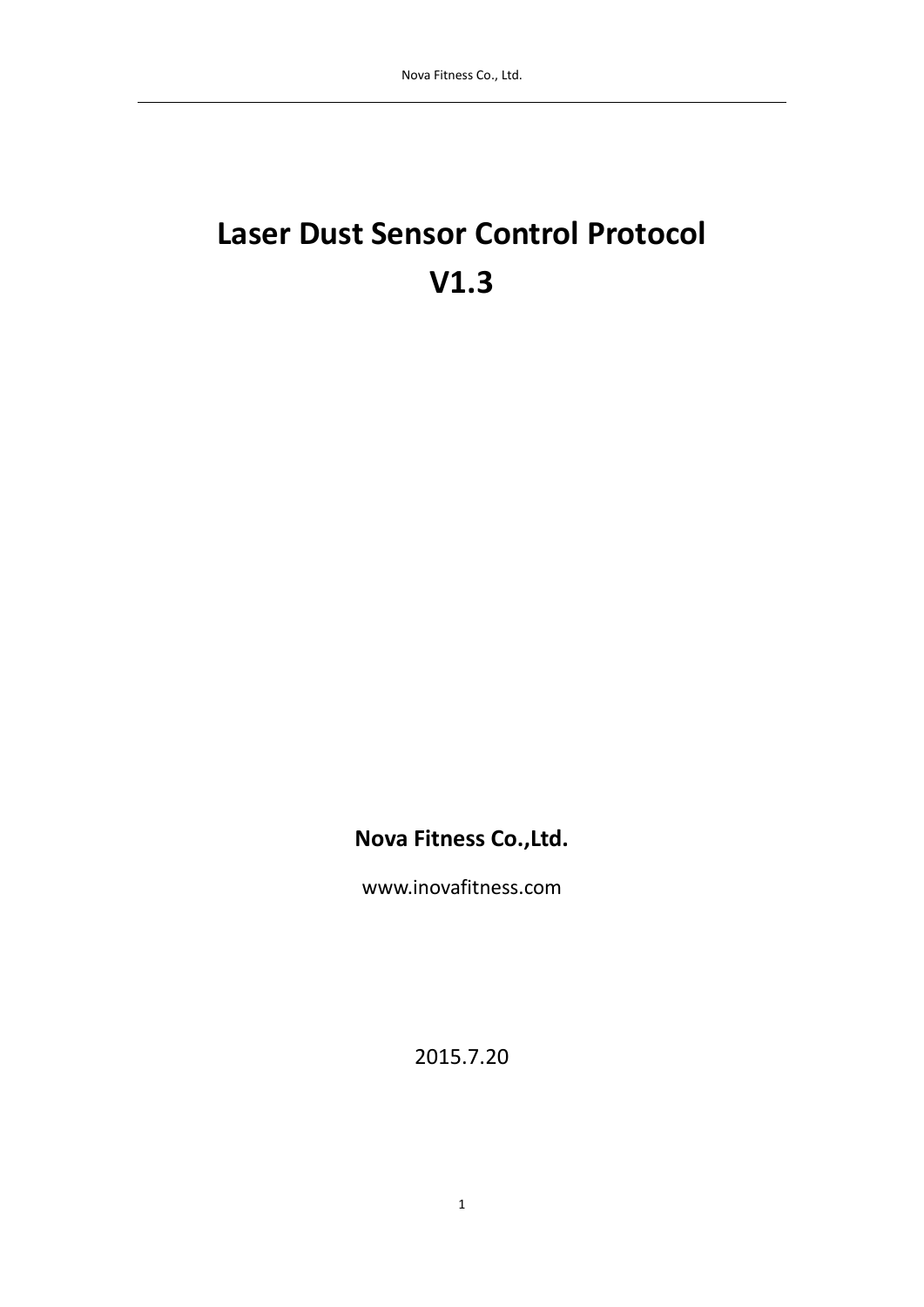# **Catalog**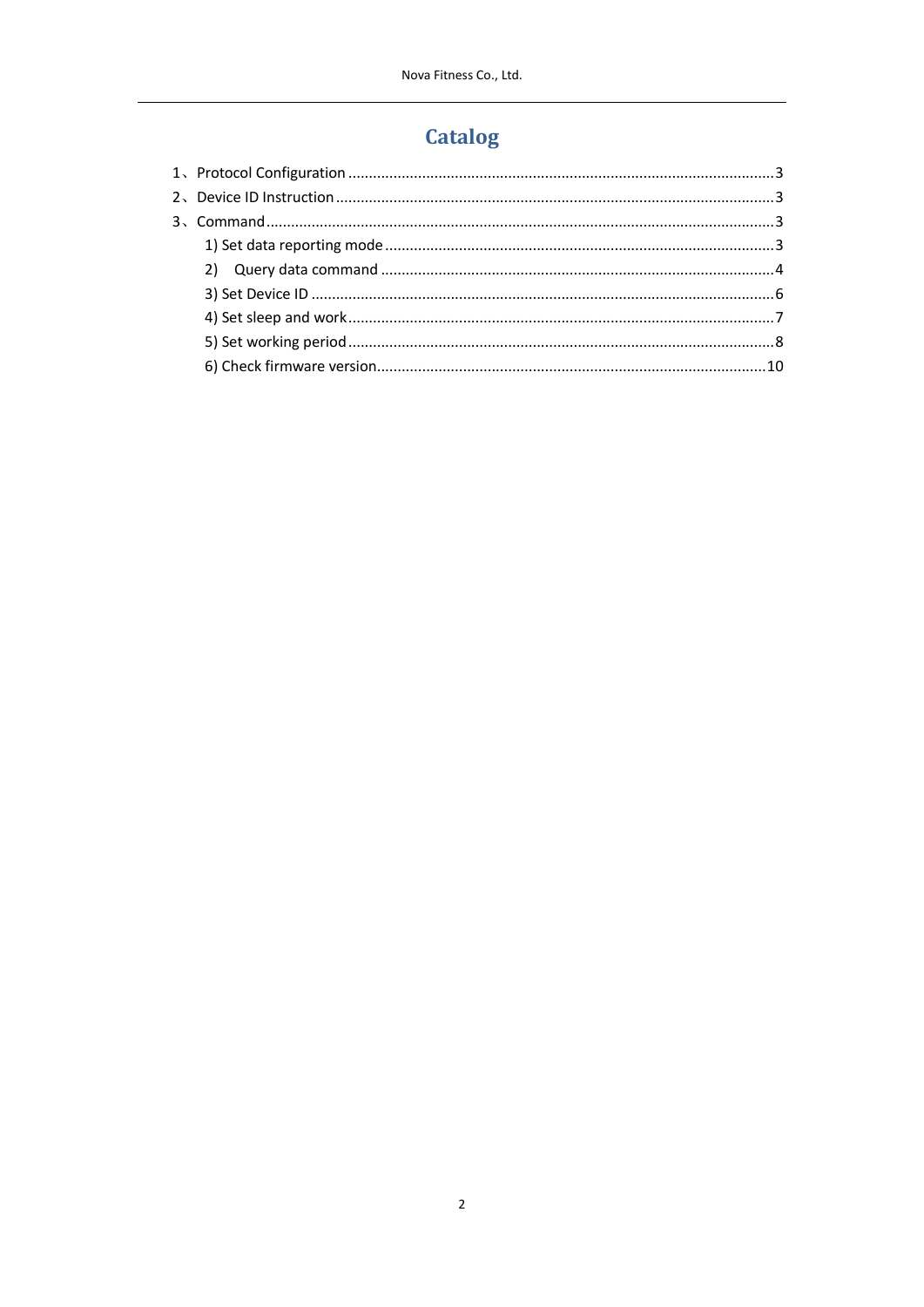Support model: SDS011 Support firmware Version: after 2015.7.20

# <span id="page-2-0"></span>**1**、**Protocol Configuration**

Serial Port: 5V TTL, 9600bps with 8 data bit, no parity, one stop bit Data Packet (19bytes): Head+Command ID+Data(15bytes)+checksum+Tail Checksum: Low 8bit of the sum result of Data Bytes (not including packet head, tail and Command ID).

# <span id="page-2-1"></span>**2**、**Device ID Instruction**

**Need all sensor response:** Set the ID bytes to FF FF in the command **Only need to specify sensor response:** Set the ID bytes to the Sensor ID

# <span id="page-2-2"></span>**3**、**Command**

<span id="page-2-3"></span>The command bytes in the instruction are hexadecimal byte data

### **1) Set data reporting mode**

The setting is still effective after power off 【 Factory default is active reporting】

| <b>Byte</b>             | <b>Direction</b>    | PC->Sensor                                         | Sensor->PC                                         |
|-------------------------|---------------------|----------------------------------------------------|----------------------------------------------------|
|                         | <b>Command Name</b> | Set data reporting mode                            | Reply                                              |
| $\mathbf{0}$            | Head                | AA                                                 | AA                                                 |
| $\mathbf{1}$            | <b>Command ID</b>   | <b>B4</b>                                          | C <sub>5</sub>                                     |
| $\overline{2}$          | Data byte 1         | $\overline{2}$                                     | $\overline{2}$                                     |
| $\overline{\mathbf{3}}$ | Data byte 2         | 0: query the current mode<br>1: set reporting mode | 0: query the current mode<br>1: set reporting mode |
| 4                       | Data byte 3         | report active mode<br>0:<br>1: Report query mode   | 0: report active mode<br>1: Report query mode      |
| 5                       | Data byte 4         | 0(reserved)                                        | 0(reserved)                                        |
| 6                       | Data byte 5         | 0(reserved)                                        | Device ID byte 1                                   |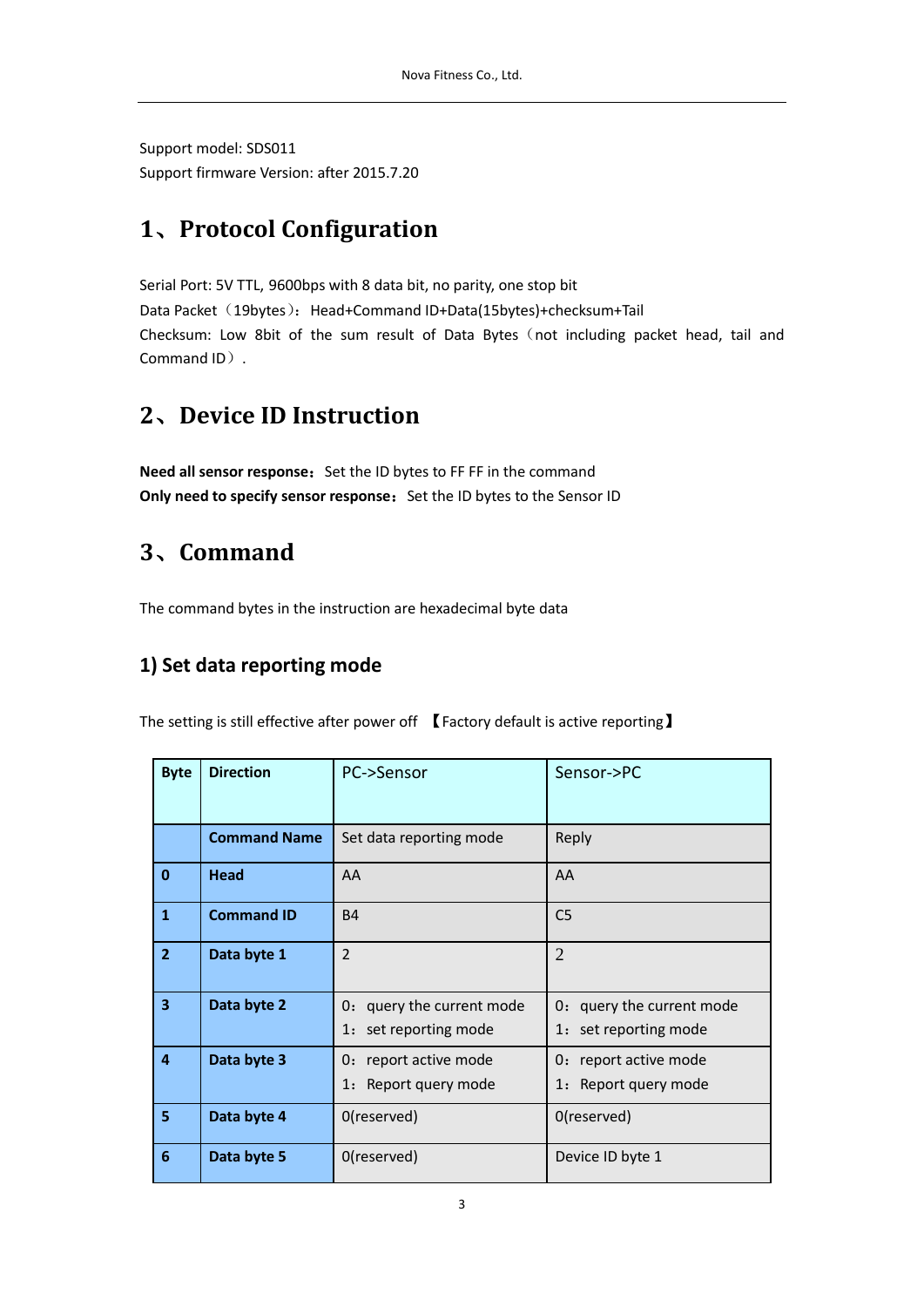Nova Fitness Co., Ltd.

| $\overline{\mathbf{z}}$ | Data byte 6     | 0(reserved)                                                                        | Device ID byte 2 |
|-------------------------|-----------------|------------------------------------------------------------------------------------|------------------|
| 8                       | Data byte 7     | 0(reserved)                                                                        | Checksum byte    |
| 9                       | Data byte 8     | 0(reserved)                                                                        | AB               |
| 10                      | Data byte 9     | 0(reserved)                                                                        |                  |
| 11                      | Data byte 10    | 0(reserved)                                                                        |                  |
| 12                      | Data byte 11    | 0(reserved)                                                                        |                  |
| 13                      | Data byte 12    | 0(reserved)                                                                        |                  |
| 14                      | Data byte 13    | 0(reserved)                                                                        |                  |
| 15                      | Data byte 14    | FF : all sensor response<br>Device ID byte 1: unique<br>sensor in this ID response |                  |
| 16                      | Data byte 15    | FF : all sensor response<br>Device ID byte 2: unique<br>sensor in this ID response |                  |
| 17                      | <b>Checksum</b> | Checksum byte                                                                      |                  |
| 18                      | <b>Tail</b>     | AB                                                                                 |                  |

#### **Notes**:

Report query mode: Sensor received query data command to report a measurement data. Report active mode: Sensor automatically reports a measurement data in a work period.

#### **Example**:

PC sends command, query the current working mode: AA B4 02 00 00 00 00 00 00 00 00 00 00 00 00 FF FF 00 AB Sensor with ID A160 response: AA C5 02 00 00 00 A1 60 03 AB Show the sensor is in report active mode. AA C5 02 00 01 00 A1 60 04 AB Show the sensor is in report query mode. PC sends command, set the sensor with ID A160 to report query mode: AA B4 02 01 01 00 00 00 00 00 00 00 00 00 00 A1 60 05 AB Sensor with ID A160 response: AA C5 02 01 01 00 A1 60 05 AB Show the sensor is set to report query mode.

### <span id="page-3-0"></span>**2) Query data command**

Sensor received query data command to report a measurement data, recommended query interval of not less than 3 seconds

| <b>Byte Direction</b> | PC->Sensor | Sensor->PC |
|-----------------------|------------|------------|
|                       |            |            |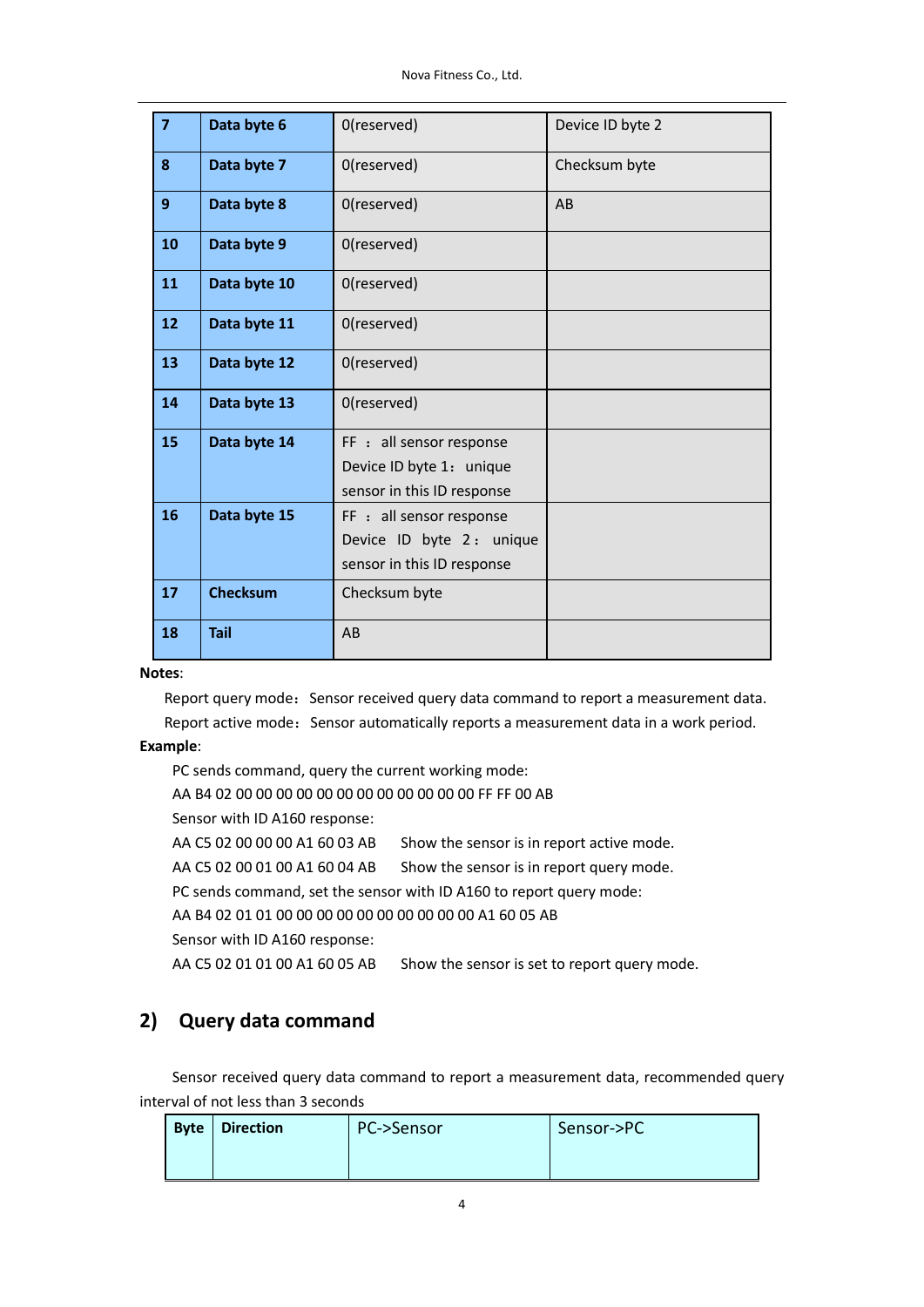Nova Fitness Co., Ltd.

|                         | <b>Command Name</b> | Query data                                                                         | Reply            |
|-------------------------|---------------------|------------------------------------------------------------------------------------|------------------|
| 0                       | <b>Head</b>         | AA                                                                                 | AA               |
| $\mathbf{1}$            | <b>Command ID</b>   | <b>B4</b>                                                                          | CO               |
| $\overline{2}$          | Data byte 1         | $\overline{4}$                                                                     | PM2.5 low byte   |
| 3                       | Data byte 2         | 0(reserved)                                                                        | PM2.5 high byte  |
| 4                       | Data byte 3         | 0(reserved)                                                                        | PM10 low byte    |
| 5                       | Data byte 4         | 0(reserved)                                                                        | PM10 high byte   |
| 6                       | Data byte 5         | 0(reserved)                                                                        | Device ID byte 1 |
| $\overline{\mathbf{z}}$ | Data byte 6         | 0(reserved)                                                                        | Device ID byte 2 |
| 8                       | Data byte 7         | 0(reserved)                                                                        | Checksum byte    |
| 9                       | Data byte 8         | 0(reserved)                                                                        | AB               |
| 10                      | Data byte 9         | 0(reserved)                                                                        |                  |
| 11                      | Data byte 10        | 0(reserved)                                                                        |                  |
| 12                      | Data byte 11        | 0(reserved)                                                                        |                  |
| 13                      | Data byte 12        | 0(reserved)                                                                        |                  |
| 14                      | Data byte 13        | 0(reserved)                                                                        |                  |
| 15                      | Data byte 14        | FF : all sensor response<br>Device ID byte 1: unique<br>sensor in this ID response |                  |
| 16                      | Data byte 15        | FF : all sensor response<br>Device ID byte 2: unique<br>sensor in this ID response |                  |
| 17                      | <b>Checksum</b>     | Checksum byte                                                                      |                  |
| 18                      | <b>Tail</b>         | AB                                                                                 |                  |

#### )**Needs all sensor response:**

Send command:

AA B4 04 00 00 00 00 00 00 00 00 00 00 00 00 FF FF 02 AB

Sensor with ID A160 Reply:

AA C0 D4 04 3A 0A A1 60 1D AB

Show PM2.5 data is 04D4, convert it to a decimal 1236,then it show PM2.5 to 123.6  $\mu$  g/m<sup>3</sup>,PM10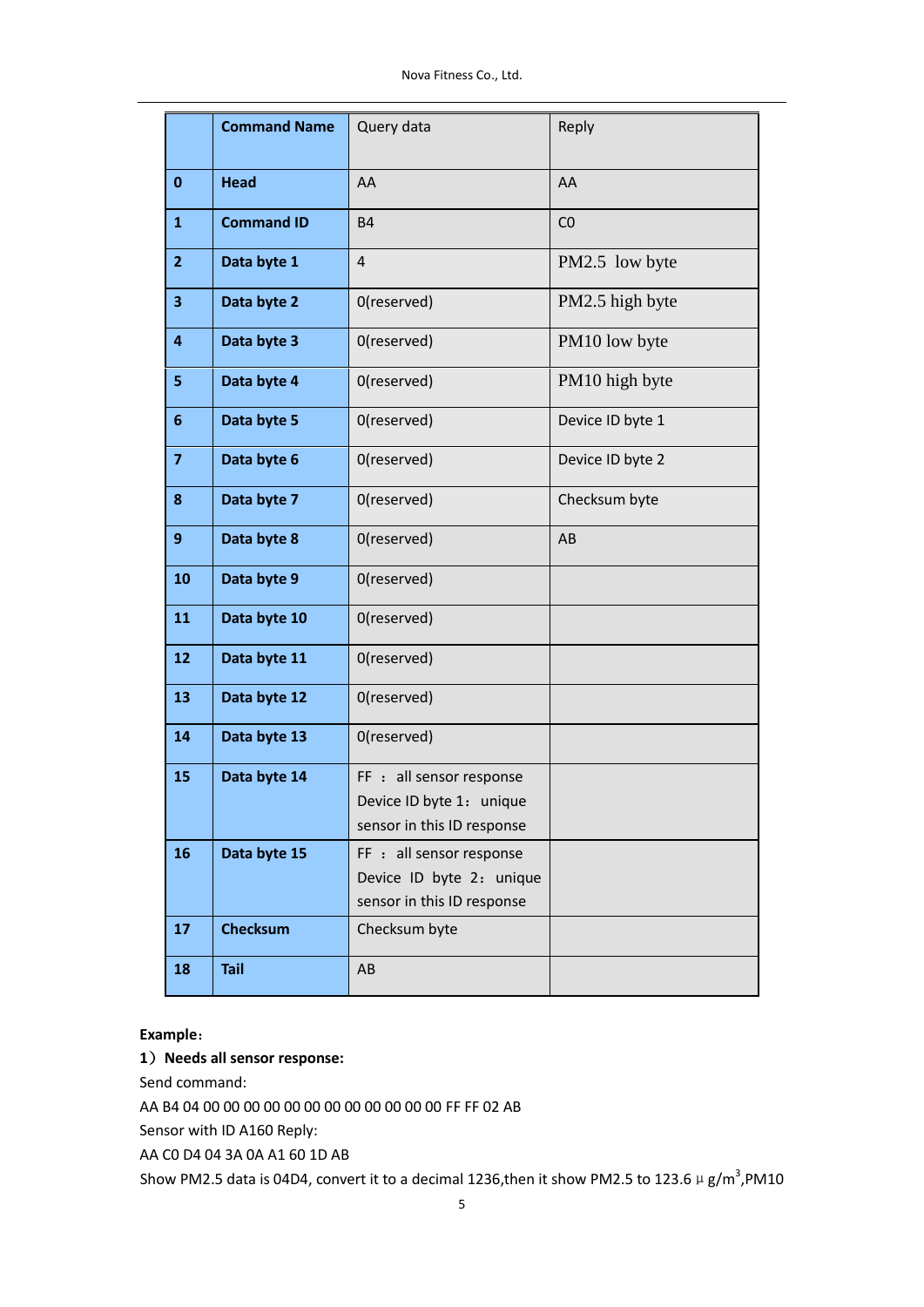data is 0A3A, convert it to a decimal 2618, then it show PM10 to 261.8  $\mu$  g/m<sup>3</sup>.

)**Needs unique sensor response(**e.g. A160**):**

Send command:

AA B4 04 00 00 00 00 00 00 00 00 00 00 00 00 A1 60 05 AB

Only the sensor with ID A160 response:

AA C0 D4 04 3A 0A A1 60 1D AB

### <span id="page-5-0"></span>**3) Set Device ID**

The setting is still effective after power off 【Factory default has set a unique ID】

| <b>Byte</b>             | <b>Direction</b>    | PC->Sensor           | Sensor->PC           |
|-------------------------|---------------------|----------------------|----------------------|
|                         | <b>Command Name</b> | Set device ID        | Reply                |
| $\bf{0}$                | <b>Head</b>         | AA                   | AA                   |
| $\mathbf{1}$            | <b>Command ID</b>   | <b>B4</b>            | C <sub>5</sub>       |
| $\overline{2}$          | Data byte 1         | 5                    | 5                    |
| $\overline{\mathbf{3}}$ | Data byte 2         | 0(reserved)          | 0(reserved)          |
| $\overline{\mathbf{4}}$ | Data byte 3         | 0(reserved)          | 0(reserved)          |
| 5                       | Data byte 4         | 0(reserved)          | 0(reserved)          |
| $6\phantom{a}$          | Data byte 5         | 0(reserved)          | New Device ID byte 1 |
| $\overline{7}$          | Data byte 6         | 0(reserved)          | New Device ID byte 2 |
| 8                       | Data byte 7         | 0(reserved)          | Checksum byte        |
| $\mathbf{9}$            | Data byte 8         | 0(reserved)          | AB                   |
| 10                      | Data byte 9         | 0(reserved)          |                      |
| 11                      | Data byte 10        | 0(reserved)          |                      |
| 12                      | Data byte 11        | 0(reserved)          |                      |
| 13                      | Data byte 12        | New Device ID byte 1 |                      |
| 14                      | Data byte 13        | New Device ID byte 2 |                      |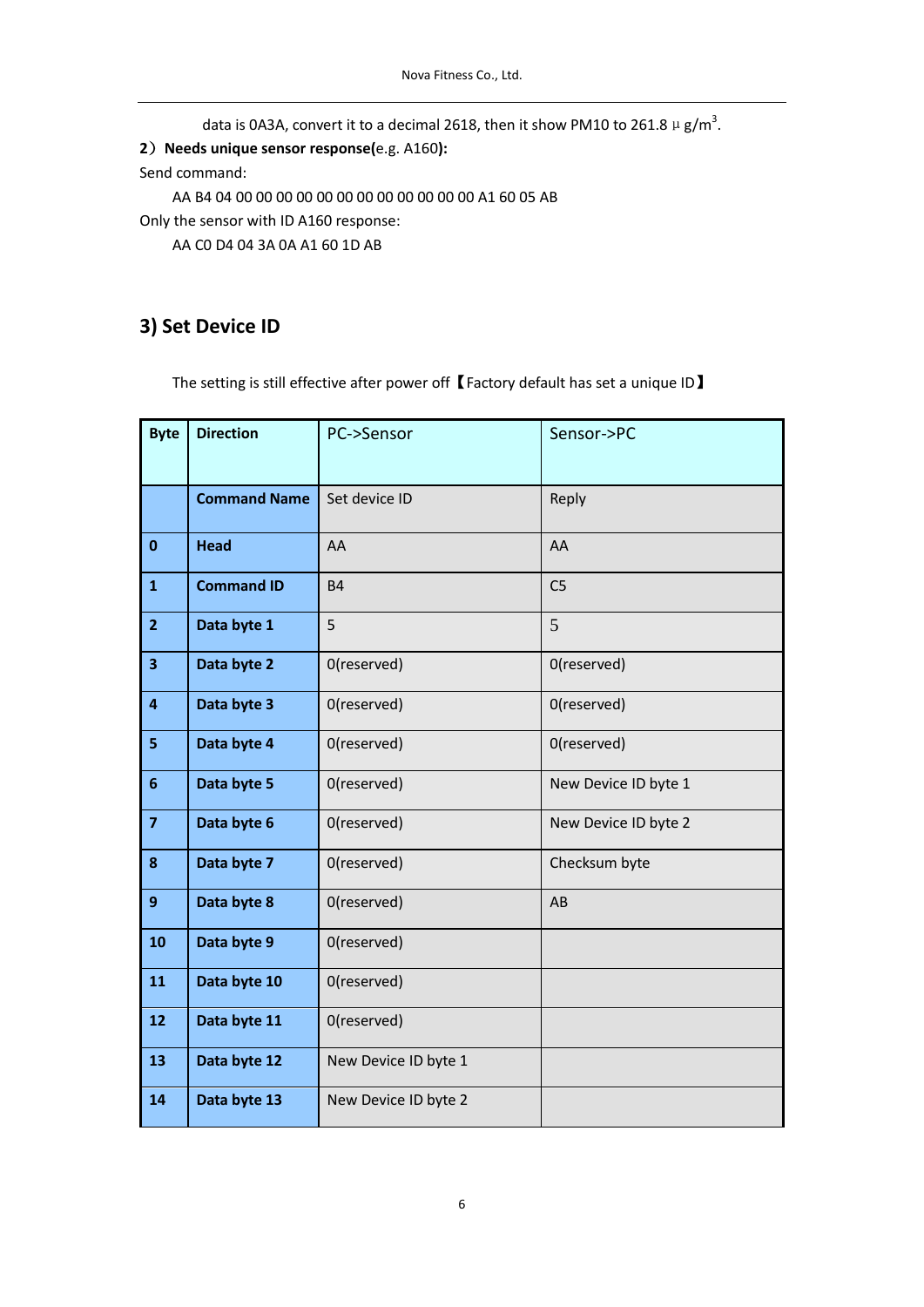| <b>15</b> | Data byte 14    | FF : all sensor response<br>Device ID byte 1: unique<br>sensor in this ID response  |  |
|-----------|-----------------|-------------------------------------------------------------------------------------|--|
| <b>16</b> | Data byte 15    | FF : all sensor response<br>Device ID byte 2 : unique<br>sensor in this ID response |  |
| 17        | <b>Checksum</b> | Checksum byte                                                                       |  |
| 18        | <b>Tail</b>     | AB                                                                                  |  |

Send command, set the device ID from A160 to A001: AA B4 05 00 00 00 00 00 00 00 00 00 00 A0 01 A1 60 A7 AB Sensor with ID A160 response: AA C5 05 00 00 00 A001A6 AB

## <span id="page-6-0"></span>**4) Set sleep and work**

The setting is **not** effective after power off【stay work state after power on】

| <b>Byte</b>             | <b>Direction</b>    | PC->Sensor                               | Sensor->PC                               |
|-------------------------|---------------------|------------------------------------------|------------------------------------------|
|                         | <b>Command Name</b> | Set sleep and work                       | Reply                                    |
| $\bf{0}$                | <b>Head</b>         | AA                                       | AA                                       |
| $\mathbf{1}$            | <b>Command ID</b>   | <b>B4</b>                                | C <sub>5</sub>                           |
| $\overline{2}$          | Data byte 1         | 6                                        | 6                                        |
| $\overline{\mathbf{3}}$ | Data byte 2         | 0: query the current mode<br>1: set mode | 0: query the current mode<br>1: set mode |
| $\overline{4}$          | Data byte 3         | 0: sleep<br>1: work                      | 0: sleep<br>1: work                      |
| 5                       | Data byte 4         | 0(reserved)                              | 0(reserved)                              |
| 6                       | Data byte 5         | 0(reserved)                              | Device ID byte 1                         |
| $\overline{7}$          | Data byte 6         | 0(reserved)                              | Device ID byte 2                         |
| 8                       | Data byte 7         | 0(reserved)                              | Checksum byte                            |
| $\boldsymbol{9}$        | Data byte 8         | 0(reserved)                              | AB                                       |
| 10                      | Data byte 9         | 0(reserved)                              |                                          |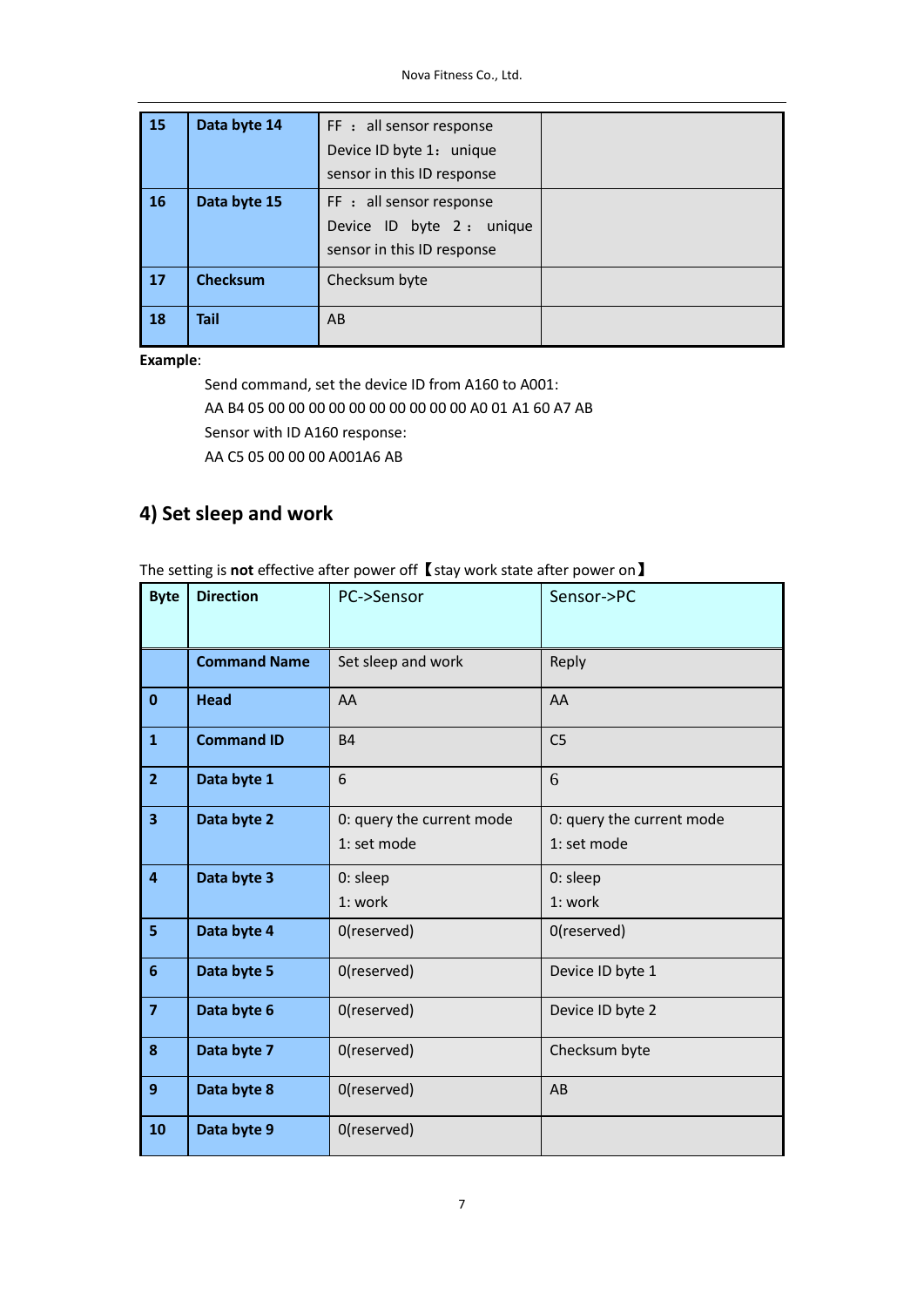Nova Fitness Co., Ltd.

| 11              | Data byte 10    | 0(reserved)                                                                        |  |
|-----------------|-----------------|------------------------------------------------------------------------------------|--|
| 12 <sup>2</sup> | Data byte 11    | 0(reserved)                                                                        |  |
| 13              | Data byte 12    | 0(reserved)                                                                        |  |
| 14              | Data byte 13    | 0(reserved)                                                                        |  |
| 15              | Data byte 14    | FF : all sensor response<br>Device ID byte 1: unique<br>sensor in this ID response |  |
| 16              | Data byte 15    | FF : all sensor response<br>Device ID byte 2: unique<br>sensor in this ID response |  |
| 17              | <b>Checksum</b> | Checksum byte                                                                      |  |
| 18              | <b>Tail</b>     | AB                                                                                 |  |

- ⑴ Send command, set the sensor with ID A160 to sleep: AA B4 06 01 00 00 00 00 00 00 00 00 00 00 00 A1 60 08 AB Sensor with ID A160 response: AA C5 06 01 00 00 A1 60 08 AB
- ⑵ Send command, set the sensor with ID A160 to work: AA B4 06 01 01 00 00 00 00 00 00 00 00 00 00 A1 60 09 AB Sensor with ID A160 response: AA C5 06 01 01 00 A1 60 09 AB
- ⑶ Send command, query the working mode of the sensor with ID A160: AA B4 06 00 00 00 00 00 00 00 00 00 00 00 00 A1 60 07 AB Sensor with ID A160 response, show it is in working mode: AA C5 06 00 01 00 A1 60 08 AB Or reply: AA C5 06 00 00 00 A1 60 07 AB show it is in working mode:

Notes: The data is stable when the sensor works after 30 seconds;

The fan and laser stop working in sleeping mode.

### <span id="page-7-0"></span>**5) Set working period**

The setting is still effective after power off 【factory default is continuous measurement】 The sensor works periodically and reports the latest data.

| <b>Byte</b> | <b>Direction</b>    | PC->Sensor         | Sensor->PC |
|-------------|---------------------|--------------------|------------|
|             | <b>Command Name</b> | Set working period | Reply      |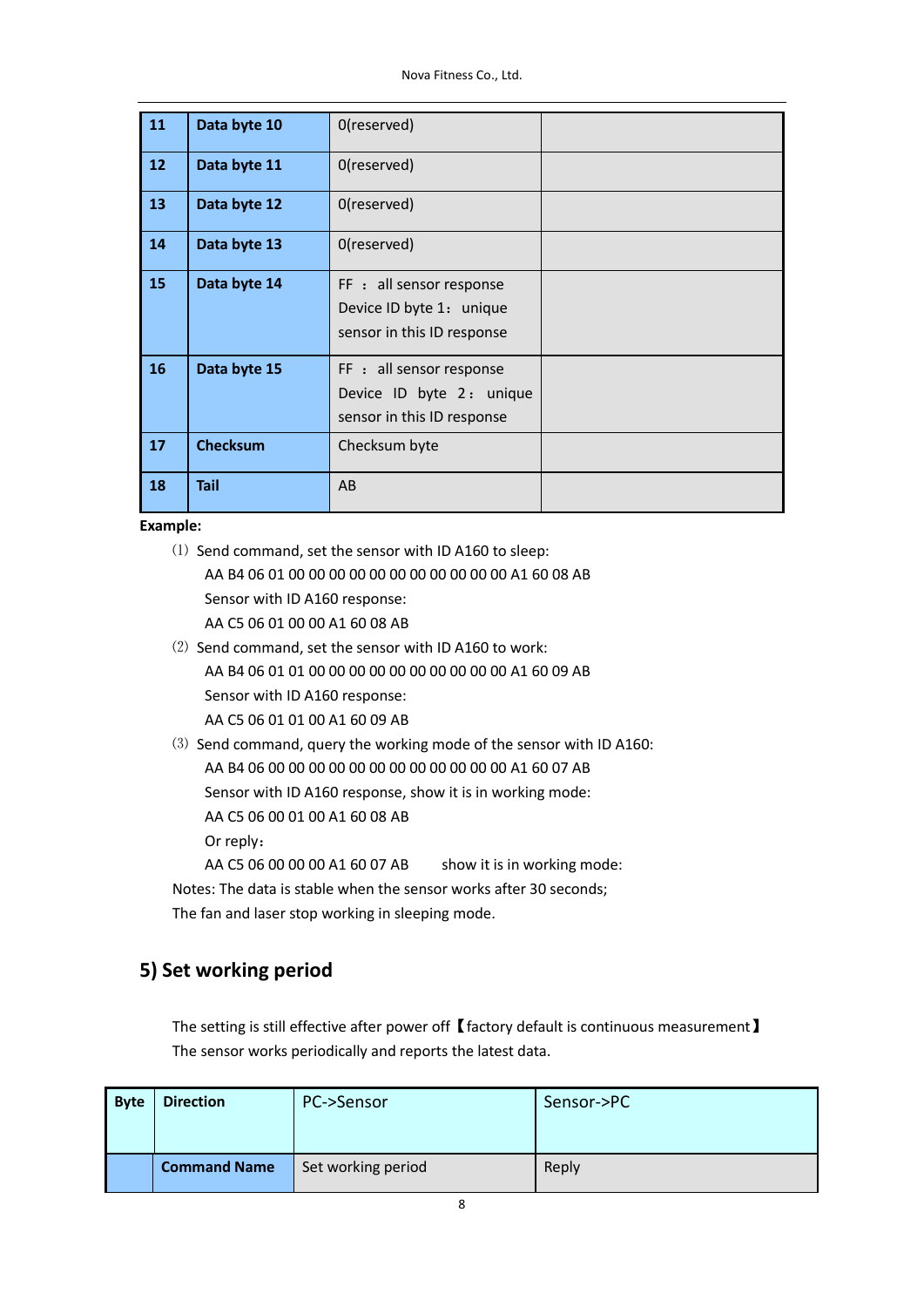| $\bf{0}$                | <b>Head</b>       | AA                                                                                    | AA                                                                                      |
|-------------------------|-------------------|---------------------------------------------------------------------------------------|-----------------------------------------------------------------------------------------|
| $\mathbf{1}$            | <b>Command ID</b> | <b>B4</b>                                                                             | C <sub>5</sub>                                                                          |
| $\overline{2}$          | Data byte 1       | 8                                                                                     | 8                                                                                       |
| $\overline{\mathbf{3}}$ | Data byte 2       | 0: query the current mode<br>1: set mode                                              | 0: query the current mode<br>1: set mode                                                |
| $\overline{4}$          | Data byte 3       | 0: continuous(default)<br>1-30minute: 【work 30 seconds<br>and sleep n*60-30 seconds ] | 0: continuous(default)<br>1-30 minute: [ work 30 seconds and sleep<br>n*60-30 seconds 】 |
| 5                       | Data byte 4       | 0(reserved)                                                                           | 0(reserved)                                                                             |
| $6\phantom{1}6$         | Data byte 5       | 0(reserved)                                                                           | Device ID byte 1                                                                        |
| $\overline{\mathbf{z}}$ | Data byte 6       | 0(reserved)                                                                           | Device ID byte 2                                                                        |
| 8                       | Data byte 7       | 0(reserved)                                                                           | Checksum byte                                                                           |
| 9                       | Data byte 8       | 0(reserved)                                                                           | AB                                                                                      |
| 10                      | Data byte 9       | 0(reserved)                                                                           |                                                                                         |
| 11                      | Data byte 10      | 0(reserved)                                                                           |                                                                                         |
| 12                      | Data byte 11      | 0(reserved)                                                                           |                                                                                         |
| 13                      | Data byte 12      | 0(reserved)                                                                           |                                                                                         |
| 14                      | Data byte 13      | 0(reserved)                                                                           |                                                                                         |
| 15                      | Data byte 14      | FF : all sensor response<br>Device ID byte 1: unique sensor<br>in this ID response    |                                                                                         |
| 16                      | Data byte 15      | FF : all sensor response<br>Device ID byte 2: unique sensor<br>in this ID response    |                                                                                         |
| 17                      | <b>Checksum</b>   | Checksum byte                                                                         |                                                                                         |
| 18                      | <b>Tail</b>       | AB                                                                                    |                                                                                         |

- ⑴ Send command to set the working period of sensor with ID A160 to 1 minute: AA B4 08 01 01 00 00 00 00 00 00 00 00 00 00 A1 60 0B AB Sensor with ID A160 response: AA C5 08 01 01 00 A1 60 0B AB Show the sensor will update data in 1 minute.
- ⑵ Send command to set the working period of sensor with ID A160 to 0,it will work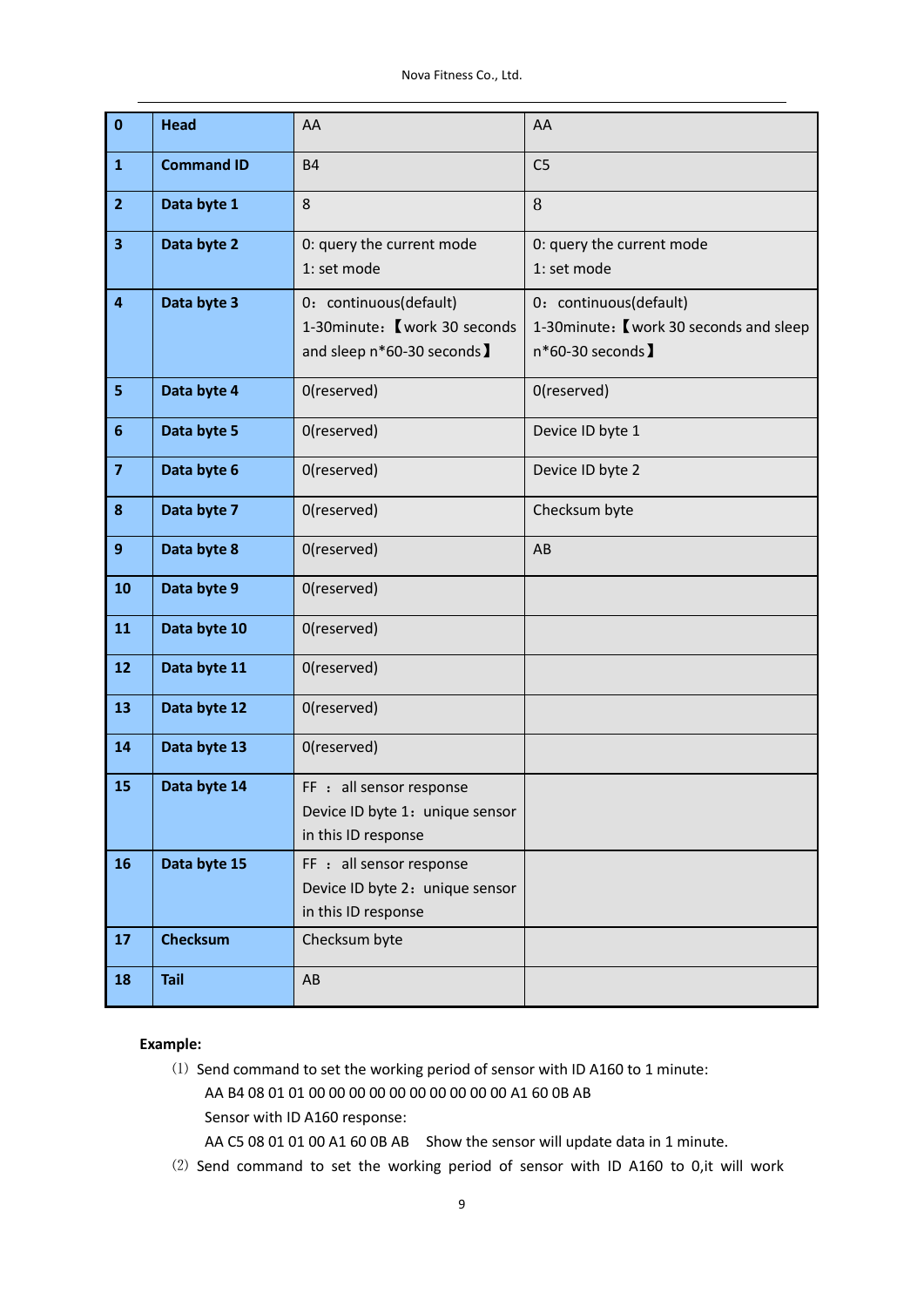#### continuously:

AA B4 08 01 00 00 00 00 00 00 00 00 00 00 00 A1 60 0A AB

Sensor with ID A160 response:

AA C5 08 01 00 00 A1 60 0A AB

⑶ Send command to query the working period of the sensor with ID A160: AA B4 08 00 00 00 00 00 00 00 00 00 00 00 00 A1 60 09 AB Sensor with ID A160 response:

AA C5 08 00 02 00 A1 60 0B AB Show its working period is 2 minute; it will update data every 2 minute.

### <span id="page-9-0"></span>**6) Check firmware version**

| <b>Byte</b>             | <b>Direction</b>    | PC->Sensor             | Sensor->PC                     |
|-------------------------|---------------------|------------------------|--------------------------------|
|                         |                     |                        |                                |
|                         | <b>Command Name</b> | Check firmware version | Reply                          |
|                         |                     |                        |                                |
| $\mathbf 0$             | <b>Head</b>         | AA                     | AA                             |
| $\mathbf{1}$            | <b>Command ID</b>   | <b>B4</b>              | C <sub>5</sub>                 |
| $\overline{2}$          | Data byte 1         | $\overline{7}$         | $\overline{7}$                 |
| $\overline{\mathbf{3}}$ | Data byte 2         | 0(reserved)            | Firmware version byte 1: year  |
| $\overline{4}$          | Data byte 3         | 0(reserved)            | Firmware version byte 2: month |
| 5                       | Data byte 4         | 0(reserved)            | Firmware version byte 3: day   |
| $6\phantom{1}$          | Data byte 5         | 0(reserved)            | Device ID byte 1               |
| $\overline{\mathbf{z}}$ | Data byte 6         | 0(reserved)            | Device ID byte 2               |
| 8                       | Data byte 7         | 0(reserved)            | Checksum byte                  |
| 9                       | Data byte 8         | 0(reserved)            | AB                             |
| 10                      | Data byte 9         | 0(reserved)            |                                |
| 11                      | Data byte 10        | 0(reserved)            |                                |
| 12                      | Data byte 11        | 0(reserved)            |                                |
| 13                      | Data byte 12        | 0(reserved)            |                                |
| 14                      | Data byte 13        | 0(reserved)            |                                |